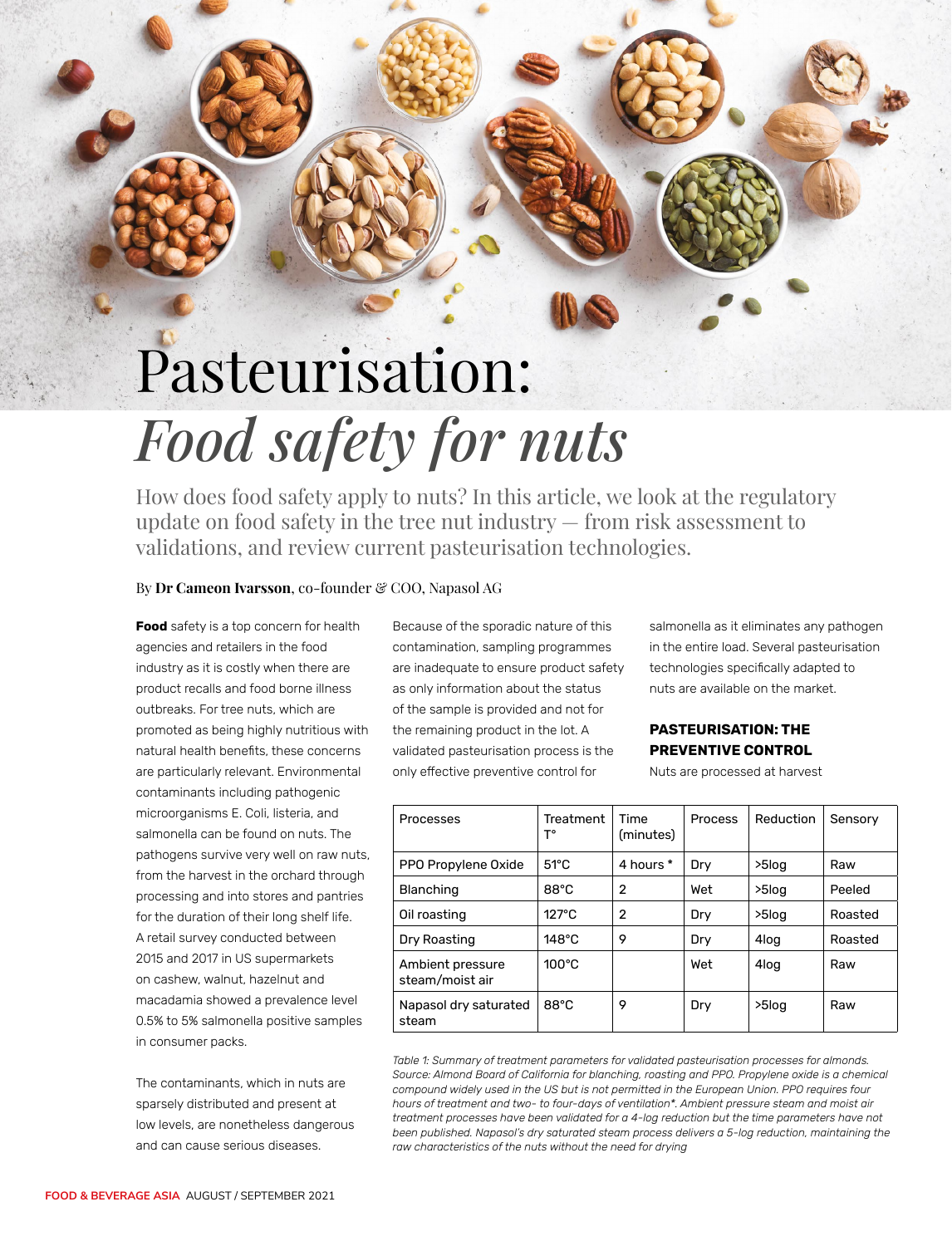and shipped to consumer markets throughout the year. Major producing countries, such as Africa, Australia and the US, ship large portions of their yearly production to destinations around the world. Disruption to the supply chain is extremely costly when positive salmonella samples are found. Far-reaching consequences include the costs for holding and testing for positive release procedures before shipping, rejection of containers at ports of destination, delivery delays, additional regulatory scrutiny, and damage to the reputation of the product category and the brand. Considering these risks there is no excuse for not implementing preventive controls.

In the US, mandatory measures have been in place for pasteurising almonds since 2007. Between 2017 and 2019, the U.S. Food and Drug Administration published data on risk assessments that were conducted for a basket of tree nuts: almonds, walnuts, pistachios and pecans. In the studies, the risk of illness per serving per year was estimated based on prevalence data and consumption patterns. The level of preventive control necessary to reduce the risk to an acceptable level was modelled. For instance, the simulation showed that a 10'000-fold (4-log) reduction of salmonella would be necessary to reach that goal. The assessment further modelled the increase in the level of risk associated with an adverse event such as a wet crop or processing delay for almonds, pistachios, and pecans. In such a case, a 100'000-fold (5-log) reduction would be necessary to reach an acceptable risk level. This 4-log to 5-log reduction performance on raw nuts is not always achievable with the current technologies in the market.

Pasteurisation is the only preventive control for salmonella. Most pasteurisation methods are based



*Graph 1: Validation data for macadamias, almonds, walnuts and cashews samples pasteurized at 15 different pasteurisation plants. The plants were validated for whole nuts and nut pieces. Each data point corresponds to the reduction in enterococcus faecium (a salmonella surrogate approved for in-plant validations) in a nut sample inoculated to levels up to 100'000'000cfu/g (8log). In all cases, the reduction is superior to 100'000 fold (5log) and is obtained at temperatures below 90°C, with between six- and nineminutes pasteurisation times specific to each nut*



*Graph 2: The plot of chamber pressure and product temperature during the Napasol saturated steam pasteurisation process. Records are from a 6-bin Napasol pasteurisation line with a load of 4800 kg of walnuts. Walnuts are loaded in bulk bins of 800kg each. Red: chamber pressure. As steam is injected in the chamber, pressure rises from near-absolute vacuum (-0.950 bar) to -0.350 bar. Green: product temperature. Product temperature rises as the injected steam penetrates the load until the pasteurisation temperature of 88°C is reached. Following nine minutes of pasteurisation, the vacuum removes any residual steam and cools down the product. The pasteurisation ends with filtered air released into the chamber until ambient pressure is reached*